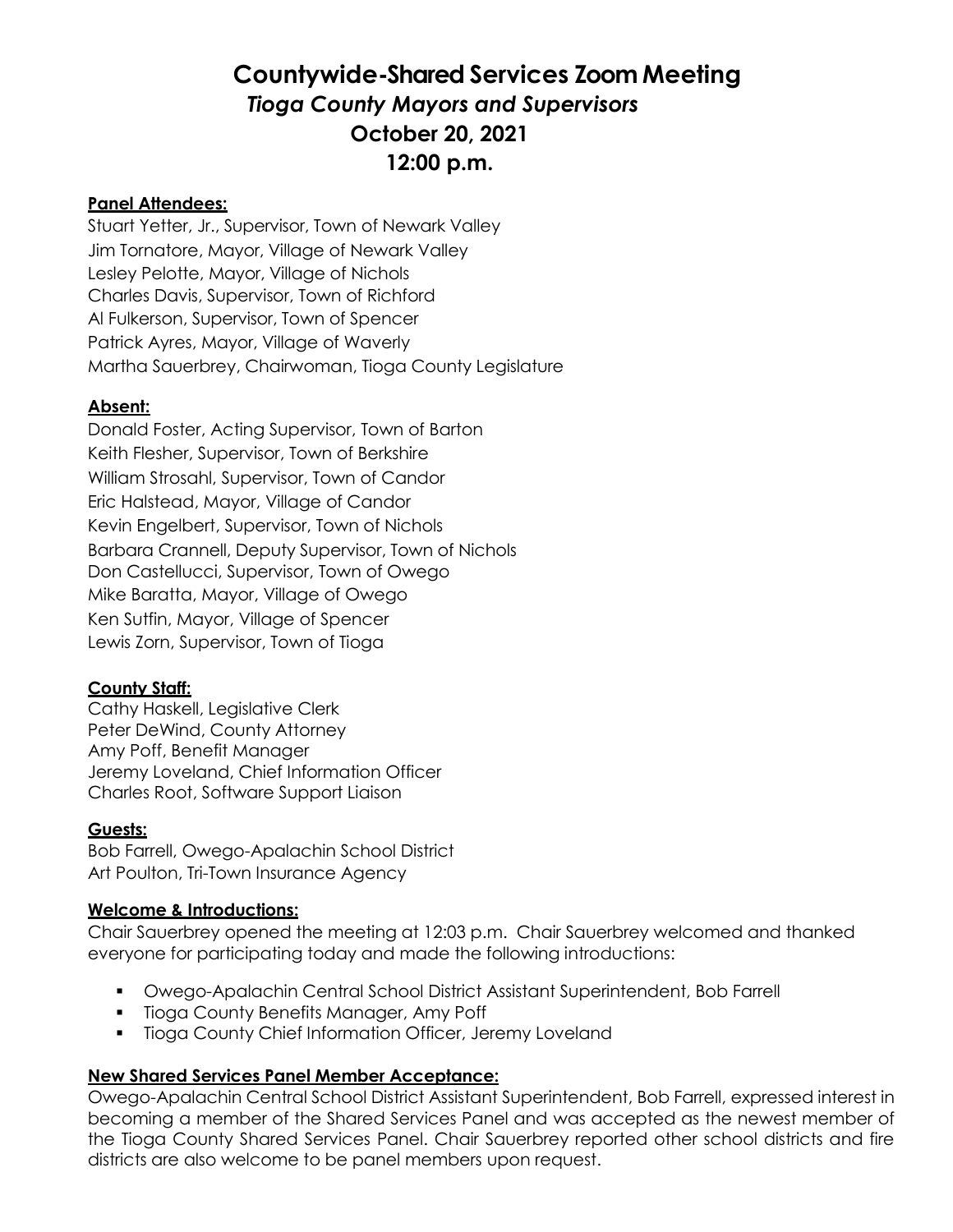### **Update - Chair Sauerbrey:**

Chair Sauerbrey reported the Shared Services Panel held our last meeting in August 2021 and at that time determined there were no new Plan additions or amendments, therefore, voting to continue with our original Shared Services Plan consisting of IT shared services with our municipalities.

Since that time, we have been presented with two new shared services opportunities related to health insurance realizing significant savings for Tioga County and the Owego-Apalachin Central School District for Shared Services Panel consideration.

## **Two (2) New Shared Services Plan Presentations:**

Chair Sauerbrey reported the Shared Services Panel will not be taking any action today on the two plans presented. Following today's meeting, Chair Sauerbrey reported the next step in the process is conducting three required public hearings, which are scheduled for Monday, October 25, 2021, at 10:00 a.m. in the Hubbard Auditorium of the Ronald E. Dougherty County Office Building, 56 Main Street, Owego, NY. Following the public hearings, Chair Sauerbrey reported the Shared Services Panel will reconvene on Wednesday, November 3, 2021 via Zoom at 12:00 p.m. where a quorum will be required to vote on the two proposed plans, as presented.

Chair Sauerbrey introduced Amy Poff, Tioga County Benefits Manager, to present Tioga County's health insurance plan for the County's Medicare Advantage Plan for our Medicare eligible retirees and their spouses.

**Tioga County -** Ms. Poff reported that earlier this year Tioga County participated in a Request for Proposal (RFP) through the Broome County Purchasing Alliance for a Medicare Advantage Plan for Medicare eligible retirees and their spouses. The Broome County Purchasing Alliance was hoping to attract many lives in order to achieve a better rate, so we had the opportunity to participate in this RFP with zero obligation. This was a process that did not present information to the County until August thus resulting in a short window to determine whether to move forward.

Through the RFP process, Broome County selected United Health Care as the vendor. They had three different Medicare Plans representing different levels of coverage. Ms. Poff reported Tioga County looked at the richest plan, as Tioga County Medicare eligible retirees and their spouses currently have a Medicare Supplemental Plan and we wanted a comparable plan. The premium through United Health Care is significantly lower than our current premium. Medical comparisons were done, but unfortunately not on the prescription side. The County is putting our faith into this plan in hopes of providing good prescription coverage, but this is unknown at this time.

Ms. Poff reported the Broome County Purchasing Alliance is looking for a three-year commitment thus offering us a three-year rate guarantee. Our intent is to remain in this plan over the course of the three-year commitment, however, in the event the coverage information changes from what was initially presented, Tioga County has the option to revisit.

Ms. Poff reported this change realizes a significant cost savings of slightly over \$770,000 for Year 1 and presents the opportunity to seek Shared Services matching funds.

The County adopted a resolution changing the County's Medicare Advantage Plan to United Health Care through the Broome County Purchasing Alliance for our Medicare eligible retirees and spouses effective January 1, 2022.

Village of Newark Valley Mayor Tornatore reported this is a fantastic opportunity. The Village of Newark Valley retirees drop off the village plan when they become Medicare eligible and for the County to offer this is valuable.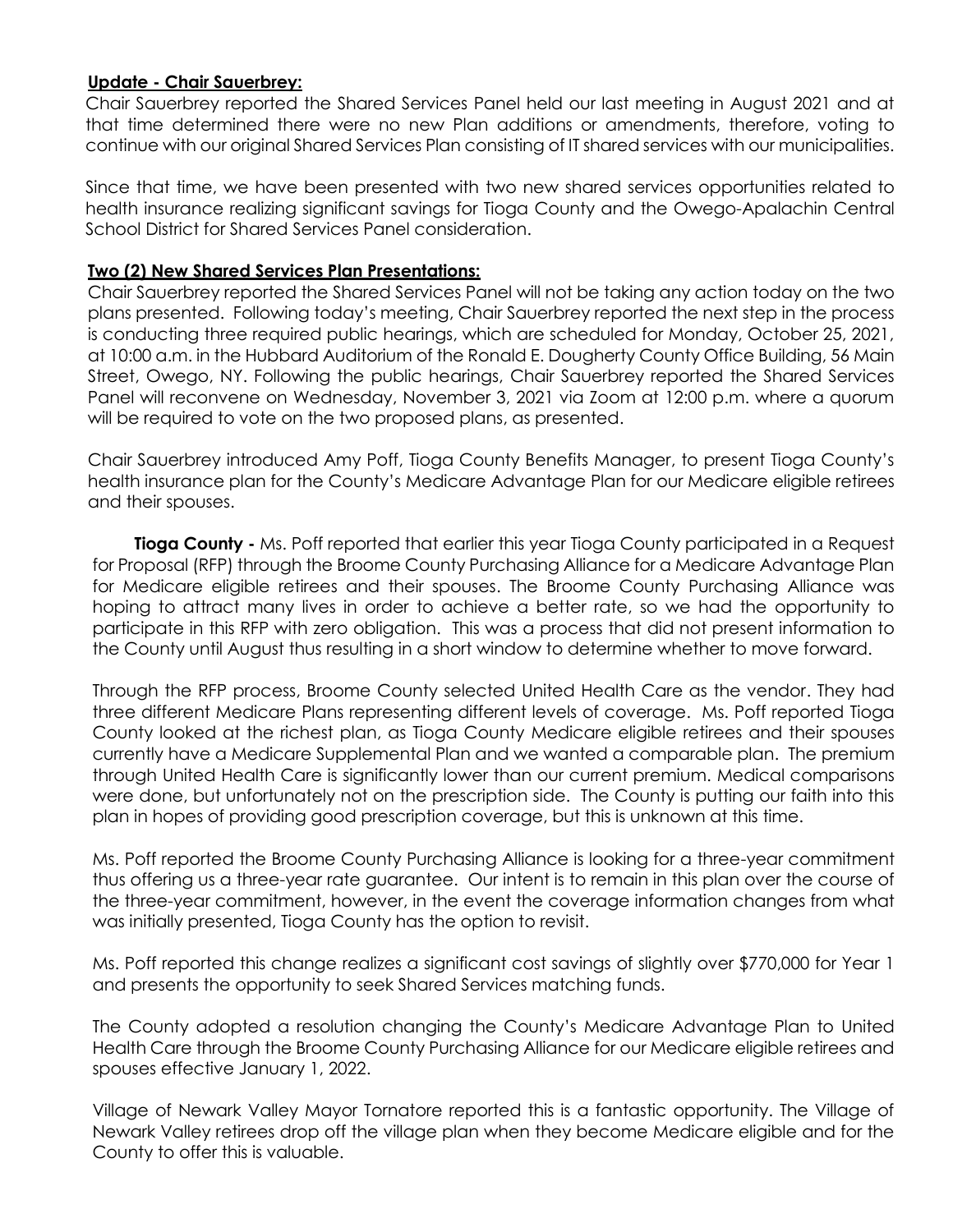Chair Sauerbrey reported in the future this may develop into a shared service with the town and village municipalities.

Due to only having a couple of mayors and supervisors attending this Zoom meeting, Mayor Tornatore inquired whether Ms. Poff would be available to attend the Council of Governments (COG) meeting tomorrow evening via Zoom to give this same presentation so other municipal officials are aware of this proposed plan. Ms. Poff reported she is available to attend tomorrow's Zoom meeting.

## **ACTION: Ms. Poff will attend the COG Zoom Meeting tomorrow evening to give a brief recap of today's presentation.**

**Owego-Apalachin Central School District –** Assistant Superintendent, Bob Farrell, thanked the Shared Services Panel for accepting the school district as their newest member.

Mr. Farrell reported health insurance in school districts has been managed mainly by consortiums and Owego-Apalachin was a member of the Broome, Tioga, and Delaware BOCES health insurance consortium for many years.

Over the past few years, the school district has been monitoring the increased health insurance costs with annual increases of 10-12%, which was creating budgetary issues. After much consideration, the school district decided to leave the consortium and become self-funded. In that process, the insurance remained the same; Excellus Blue Cross/Blue Shield, but provided more flexibility in plan management. Specifically, looking at available shared service opportunities for prescription drug plan management. The shared services opportunity that was brought to the school district's attention is through the Capital Region BOCES in Albany, NY. The school district can join this fairly large consortium that currently has 60,000 lives involved.

Mr. Farrell reported this shared service opportunity with the Capital Region BOCES for prescription drug plan and management realizes an estimated cost-savings of \$275,000. Mr. Farrell reported the school district intends to join this consortium and the only way to achieve matching funds through the State Countywide Shared Services Initiative is to be part of a Shared Services Plan and Panel.

Mr. Farrell reported Owego-Apalachin School District is requesting to be a part of the Tioga County Shared Services Panel and for Panel consideration of this proposed plan.

Mr. Farrell reported the proposed Plan would be effective January 1, 2022.

Mayor Tornatore reported the Shared Services Panel initially invited and encouraged the school districts to be a part of our Shared Services Panel for these types of opportunities through consortiums. Again, expressed this is a fantastic opportunity.

Chair Sauerbrey reported we can outreach to the other surrounding school districts in the new year to encourage their involvement.

#### **Schedule Public Hearings:**

Chair Sauerbrey reported we will be conducting three public hearings on Monday, October 25, 2021, from 10:00 – 11:00 a.m. in the Hubbard Auditorium of the Ronald E. Dougherty County Office Building, 56 Main Street, Owego, NY. The Shared Services Panel is not required to attend, but is welcome to do so.

Chair Sauerbrey asked Ms. Poff and Mr. Farrell to provide a brief overview of their proposed plans so information is readily available at the public hearings.